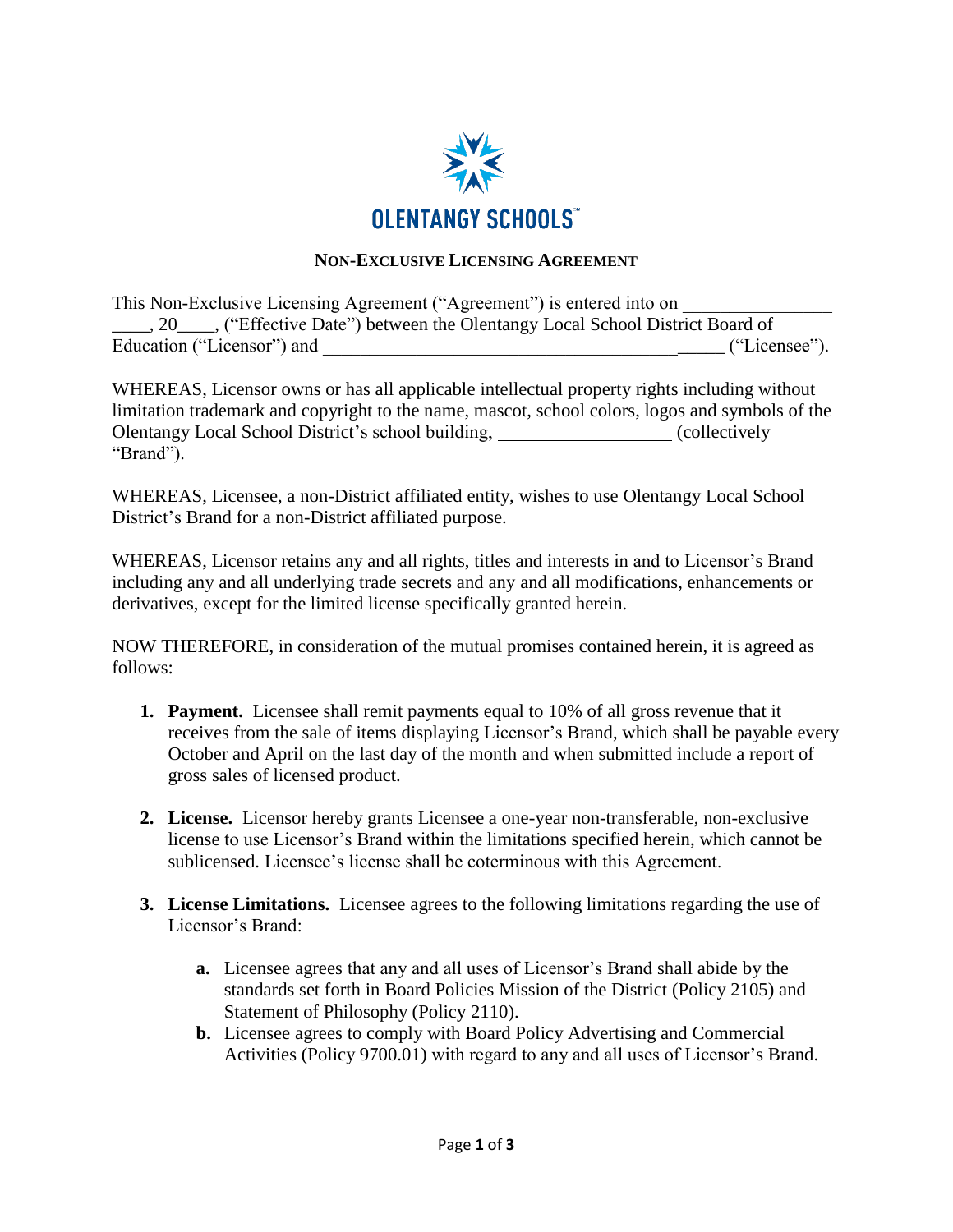- **c.** Licensee agrees that it will not use Licensor's Brand in any way that could, in Licensor's sole discretion, be deemed inappropriate for minors and/or that could damage Licensor's good will or reputation.
- **d.** Licensee agrees that it shall comply with all local, state and federal laws with regard to its use of Licensor's Brand.
- **e.** Licensee agrees that it shall not remove, modify or tamper with Licensor's Brand in any manner.
- **f.** Licensee agrees that this license expires automatically and immediately with no notice requirement if Licensee is merged, acquired or purchased by any other entity. Licensee must destroy all data related to Licensor's Brand and certify the destruction in writing within fourteen (14) calendar days.
- **4. Right of Revocation**. Licensor may revoke Licensee's license by written notice if, in Licensor's sole discretion, Licensee violates any of the limitations set forth in paragraph 3.a. through 3.e. of this Agreement, or if the Licensee fails to remit any payment in the amount and/or on the date specified in paragraph 1 of this Agreement.
- **5. Audit.** During the term of this Agreement and for six (6) months thereafter, Licensee shall maintain accurate records regarding its use of Licensor's Brand. Upon ten (10) days prior written notice, Licensor will have the right to review and audit those records during normal business hours to ensure compliance with the terms and limitations of this Agreement.
- **6. Term and Renewal.** This Agreement shall have a term of one (1) year, beginning on the Effective Date. This Agreement shall automatically renew for an additional one (1) year term unless: (a) either party gives written notice to the other prior to the expiration of the current term; or (b) Licensee fails to remit a renewal payment in the amount specified in paragraph 1 of this Agreement within thirty (30) days after the automatic renewal date.
- **7. Liability.** Licensor shall not be liable in any way for any claim, damage, cause of action and/or demand of every kind and nature whatsoever that may arise from or in connection with Licensee's use of Licensor's Brand.
- **8. Indemnification.** Licensee agrees to defend, indemnify, and hold Licensor harmless against any and all claims, losses, costs and expenses arising from or in connection with Licensee's use of Licensor's Brand. This provision shall survive the termination of this Agreement.
- **9. Governing Law.** This Agreement is made under the laws of the State of Ohio which shall govern the validity, operation and interpretation of this Agreement. Each party consents to the jurisdiction of the courts of Ohio or the federal court sitting therein and waives any object to such venue.
- **10. Severability.** If any provision of this Agreement is illegal or unenforceable, it will be deemed stricken from the Agreement, and the remaining provisions of the Agreement will remain in full force and effect.